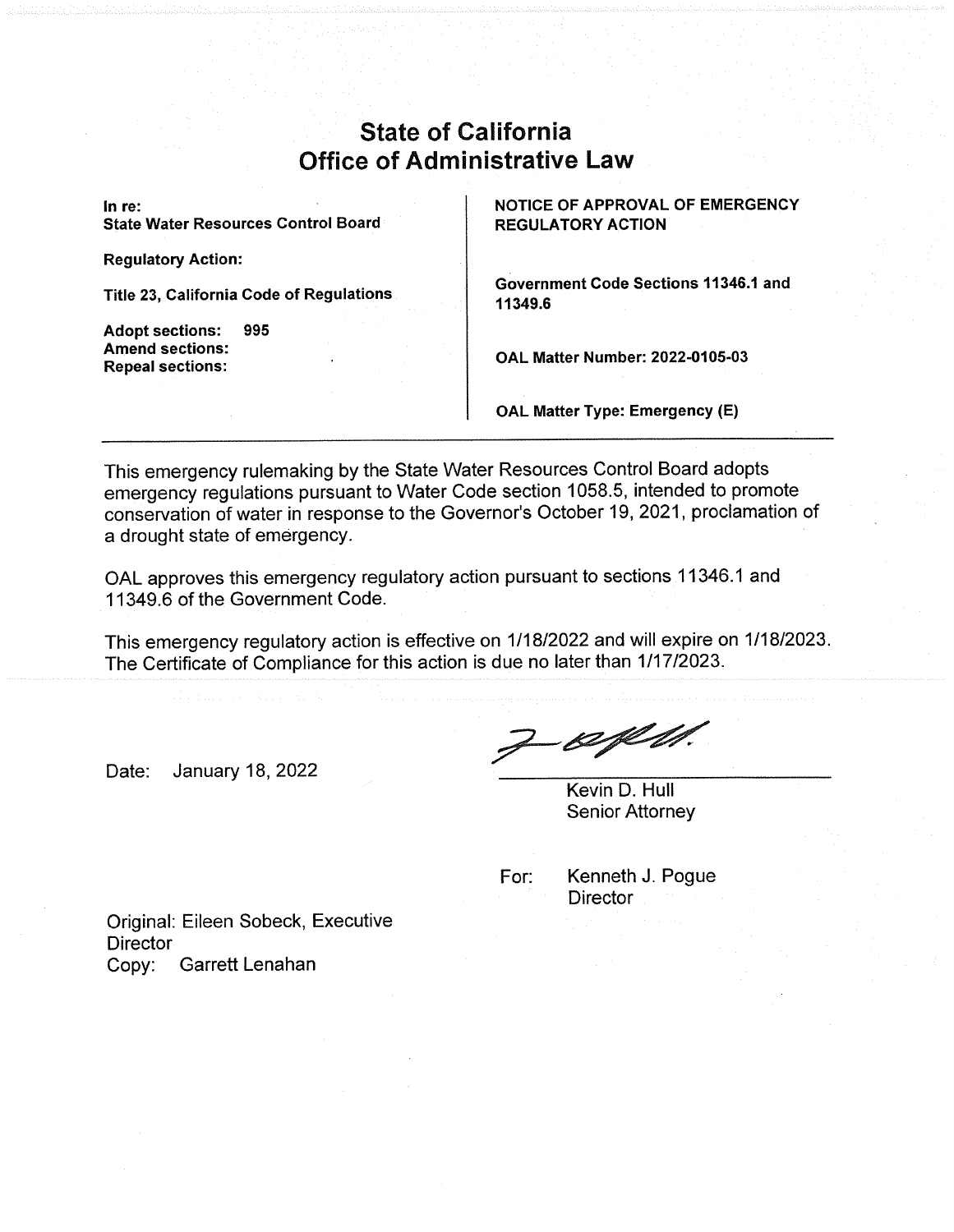| STATE OF CALIFORNIA-OFFICE OF ADMINISTRATION REGULATIONS SUBMISSION<br>STD. 400 (REV. 10/2019)                                                                                                                                                                                                                                                                                                                                                                                                                                         |                                                                                                                                                  |                                                     |                                                      |  | For use by Secretary of State only                                                        |
|----------------------------------------------------------------------------------------------------------------------------------------------------------------------------------------------------------------------------------------------------------------------------------------------------------------------------------------------------------------------------------------------------------------------------------------------------------------------------------------------------------------------------------------|--------------------------------------------------------------------------------------------------------------------------------------------------|-----------------------------------------------------|------------------------------------------------------|--|-------------------------------------------------------------------------------------------|
| NOTICE FILE NUMBER<br><b>OAL FILE</b><br><b>NUMBERS</b><br>$Z-$                                                                                                                                                                                                                                                                                                                                                                                                                                                                        |                                                                                                                                                  | REGULATORY ACTION NUMBER                            | $2522$ and $105 + 036$                               |  |                                                                                           |
|                                                                                                                                                                                                                                                                                                                                                                                                                                                                                                                                        |                                                                                                                                                  | For use by Office of Administrative Law (OAL) only  |                                                      |  | ENDORSED - FILED<br>in the office of the Secretary of State<br>of the State of California |
|                                                                                                                                                                                                                                                                                                                                                                                                                                                                                                                                        |                                                                                                                                                  |                                                     |                                                      |  | JAN 18 2022                                                                               |
|                                                                                                                                                                                                                                                                                                                                                                                                                                                                                                                                        |                                                                                                                                                  |                                                     | Office of ADMIN. Law<br>2022 JAN 5 PH12:40           |  | $1.36$ pm                                                                                 |
| <b>NOTICE</b>                                                                                                                                                                                                                                                                                                                                                                                                                                                                                                                          |                                                                                                                                                  |                                                     | <b>REGULATIONS</b>                                   |  |                                                                                           |
| <b>AGENCY WITH RULEMAKING AUTHORITY</b><br>State Water Resources Control Board                                                                                                                                                                                                                                                                                                                                                                                                                                                         |                                                                                                                                                  |                                                     |                                                      |  | <b>AGENCY FILE NUMBER (If any)</b>                                                        |
| A. PUBLICATION OF NOTICE (Complete for publication in Notice Register)                                                                                                                                                                                                                                                                                                                                                                                                                                                                 |                                                                                                                                                  |                                                     |                                                      |  |                                                                                           |
| 1. SUBJECT OF NOTICE                                                                                                                                                                                                                                                                                                                                                                                                                                                                                                                   |                                                                                                                                                  | TITLE(S)                                            | <b>FIRST SECTION AFFECTED</b>                        |  | 2. REQUESTED PUBLICATION DATE                                                             |
| 3. NOTICE TYPE<br>Notice re Proposed<br>Other<br><b>Regulatory Action</b>                                                                                                                                                                                                                                                                                                                                                                                                                                                              |                                                                                                                                                  | 4. AGENCY CONTACT PERSON                            | <b>TELEPHONE NUMBER</b>                              |  | FAX NUMBER (Optional)                                                                     |
| ACTION ON PROPOSED NOTICE<br>OAL USE<br>Approved as<br><b>ONLY</b><br>Submitted                                                                                                                                                                                                                                                                                                                                                                                                                                                        | Approved as<br>Modified                                                                                                                          | Disapproved/                                        | <b>NOTICE REGISTER NUMBER</b>                        |  | <b>PUBLICATION DATE</b>                                                                   |
| B. SUBMISSION OF REGULATIONS (Complete when submitting regulations)                                                                                                                                                                                                                                                                                                                                                                                                                                                                    |                                                                                                                                                  | Withdrawn                                           |                                                      |  |                                                                                           |
| <b>SECTION(S) AFFECTED</b><br>(List all section number(s)<br>individually. Attach<br>additional sheet if needed.)                                                                                                                                                                                                                                                                                                                                                                                                                      | 2. SPECIFY CALIFORNIA CODE OF REGULATIONS TITLE(S) AND SECTION(S) (Including title 26, if toxics related)<br><b>ADOPT</b><br>995<br><b>AMEND</b> |                                                     |                                                      |  |                                                                                           |
| <b>TITLE(S)</b><br>23                                                                                                                                                                                                                                                                                                                                                                                                                                                                                                                  | <b>REPEAL</b>                                                                                                                                    |                                                     |                                                      |  |                                                                                           |
| 3. TYPE OF FILING                                                                                                                                                                                                                                                                                                                                                                                                                                                                                                                      |                                                                                                                                                  |                                                     |                                                      |  |                                                                                           |
| Regular Rulemaking (Gov.<br>Code §11346)                                                                                                                                                                                                                                                                                                                                                                                                                                                                                               | below certifies that this agency complied with the<br>provisions of Gov. Code §§11346.2-11347.3 either                                           | Certificate of Compliance: The agency officer named | <b>Emergency Readopt</b><br>(Gov. Code, §11346.1(h)) |  | <b>Changes Without</b><br>Regulatory Effect (Cal.                                         |
| Resubmittal of disapproved<br>or withdrawn nonemergency<br>filing (Gov. Code §§11349.3.<br>11349.4)                                                                                                                                                                                                                                                                                                                                                                                                                                    | before the emergency regulation was adopted or<br>within the time period required by statute.                                                    |                                                     | File & Print                                         |  | Code Regs., title 1, §100)<br>Print Only                                                  |
| Emergency (Gov. Code,<br>§11346.1(b))                                                                                                                                                                                                                                                                                                                                                                                                                                                                                                  | Resubmittal of disapproved or withdrawn<br>emergency filing (Gov. Code, §11346.1)                                                                |                                                     | Other (Specify) Water Code Sec 1058.5                |  |                                                                                           |
|                                                                                                                                                                                                                                                                                                                                                                                                                                                                                                                                        |                                                                                                                                                  |                                                     |                                                      |  |                                                                                           |
| Effective January 1, April 1, July 1, or<br>October 1 (Gov. Code §11343.4(a))                                                                                                                                                                                                                                                                                                                                                                                                                                                          | Effective on filing with<br>Secretary of State                                                                                                   | §100 Changes Without r<br>Regulatory Effect         | Effective other<br>(Specify)                         |  |                                                                                           |
| 4. ALL BEGINNING AND ENDING DATES OF AVAILABILITY OF MODIFIED REGULATIONS AND/OR MATERIAL ADDED TO THE RULEMAKING FILE (Cal. Code Regs. title 1, §44 and Gov. Code §11347.1)<br>5. EFFECTIVE DATE OF CHANGES (Gov. Code, §§ 11343.4, 11346.1(d); Cal. Code Regs., title 1, §100)<br>6. CHECK IF THESE REGULATIONS REQUIRE NOTICE TO, OR REVIEW, CONSULTATION, APPROVAL OR CONCURRENCE BY, ANOTHER AGENCY OR ENTITY<br>Department of Finance (Form STD. 399) (SAM §6660)<br>Other (Specify)                                             |                                                                                                                                                  |                                                     | <b>Fair Political Practices Commission</b>           |  | State Fire Marshal                                                                        |
|                                                                                                                                                                                                                                                                                                                                                                                                                                                                                                                                        |                                                                                                                                                  | <b>TELEPHONE NUMBER</b>                             | FAX NUMBER (Optional)                                |  | E-MAIL ADDRESS (Optional)                                                                 |
|                                                                                                                                                                                                                                                                                                                                                                                                                                                                                                                                        |                                                                                                                                                  | (916) 341-5179                                      |                                                      |  | ENDORSED APPROVED                                                                         |
| 7. CONTACT PERSON<br>Garrett Lenahan<br>8. I certify that the attached copy of the regulation(s) is a true and correct copy<br>of the regulation(s) identified on this form, that the information specified on this form<br>is true and correct, and that I am the head of the agency taking this action,<br>or a designee of the head of the agency, and am authorized to make this certification.<br>SIGNATURE OF AGENCY HEAD OR DESIGNEE<br>Eileen Sobeck, Executive Director Spighally signed by Elieen Sobeck, Executive Director |                                                                                                                                                  | DATE<br>January 4, 2022                             |                                                      |  | For use by Office of Administrative Law (OAL) only<br><b>JAN 18 2022</b>                  |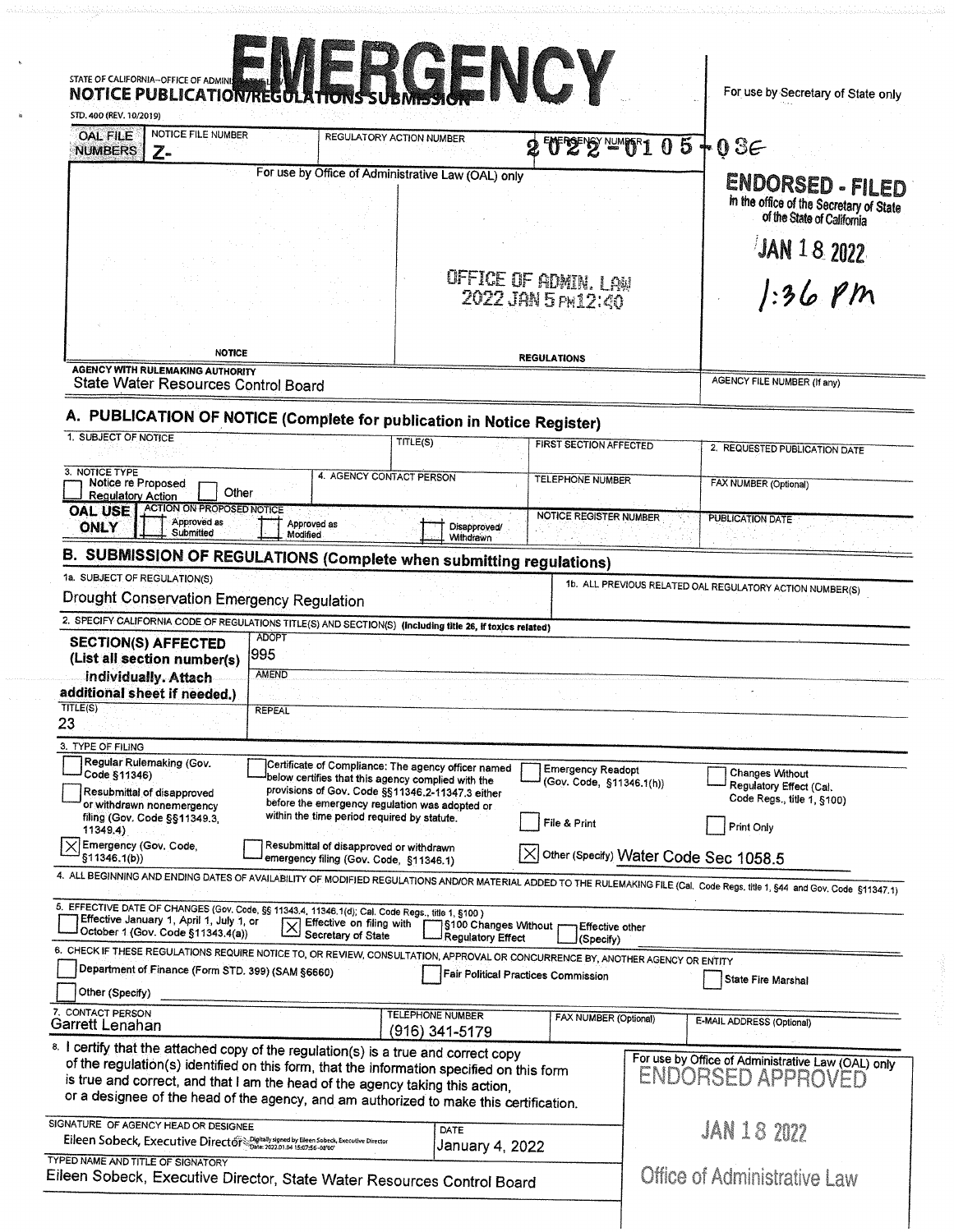## ADOPTED TEXT OF EMERGENCY REGULATION

Title 23. Waters

Division 3. State Water Resources Control. Board and Regional Water Quality Control Boards

Chapter 3.5. Urban Water Use Efficiency and Conservation **Article 2. Prevention of Drought Wasteful Water Uses** 

§ 995. Wasteful and Unreasonable Water Uses.

~a) As used in this section:

 $(1)$  "Turf" has the same meaning as in section 491.

(2) "Incidental runoff" means unintended amounts (volume) of runoff, such as unintended, minimal overspray from sprinklers that escapes the area of intended use. Water leaving an intended use area is not considered incidental if it is part of the facility or system design, if it is due to excessive application, if it is due to intentional overflow or application, or if it is due to negligence.

 $(b)(1)$  To prevent the unreasonable use of water and to promote water conservation, the use of water is prohibited as identified in this subdivision for the following actions:

(A) The application of potable water to outdoor landscapes in a manner that causes more than incidental runoff such that water flows onto adjacent property .non-irrigated areas, private and public walkways, roadways, parking; lots, or structures:

(B) The use of a hose that dispenses water to wash a motor vehicle, except where the hose is fitted with a shut-off nozzle or device attached to it that causes it to cease dispensing water immediately when not in use;

(C) The use of potable water for washing sidewalks, driveways, buildings, structures, patios, parking lots, or other hard surfaced areas, except in cases where health and safety are at risk;

 $(D)$  The use of potable water for street cleaning or construction site preparation purposes, unless no other method can be used or as needed to protect the health and safety of the public:

 $(E)$  The use of potable water for decorative fountains or the filling or topping-off of decorative lakes or ponds, with exceptions for those decorative fountains, lakes, or ponds that use pumps to recirculate water and only require refilling to replace evaporative losses;

(F) The application of water to irrigate turf and ornamental landscapes during and within 48 hours after measurable rainfall of at least one fourth of one inch of rain. In determining whether measurable rainfall of at least fourth of one inch of rain occurred in a given area, enforcement may be based on records of the National Weather Service, the closest CIMIS station to the parcel, or any other reliable source of rainfall data available to the entity undertaking enforcement of this

subdivision; and

(G) The use of potable water for irrigation of ornamental turf on public street medians.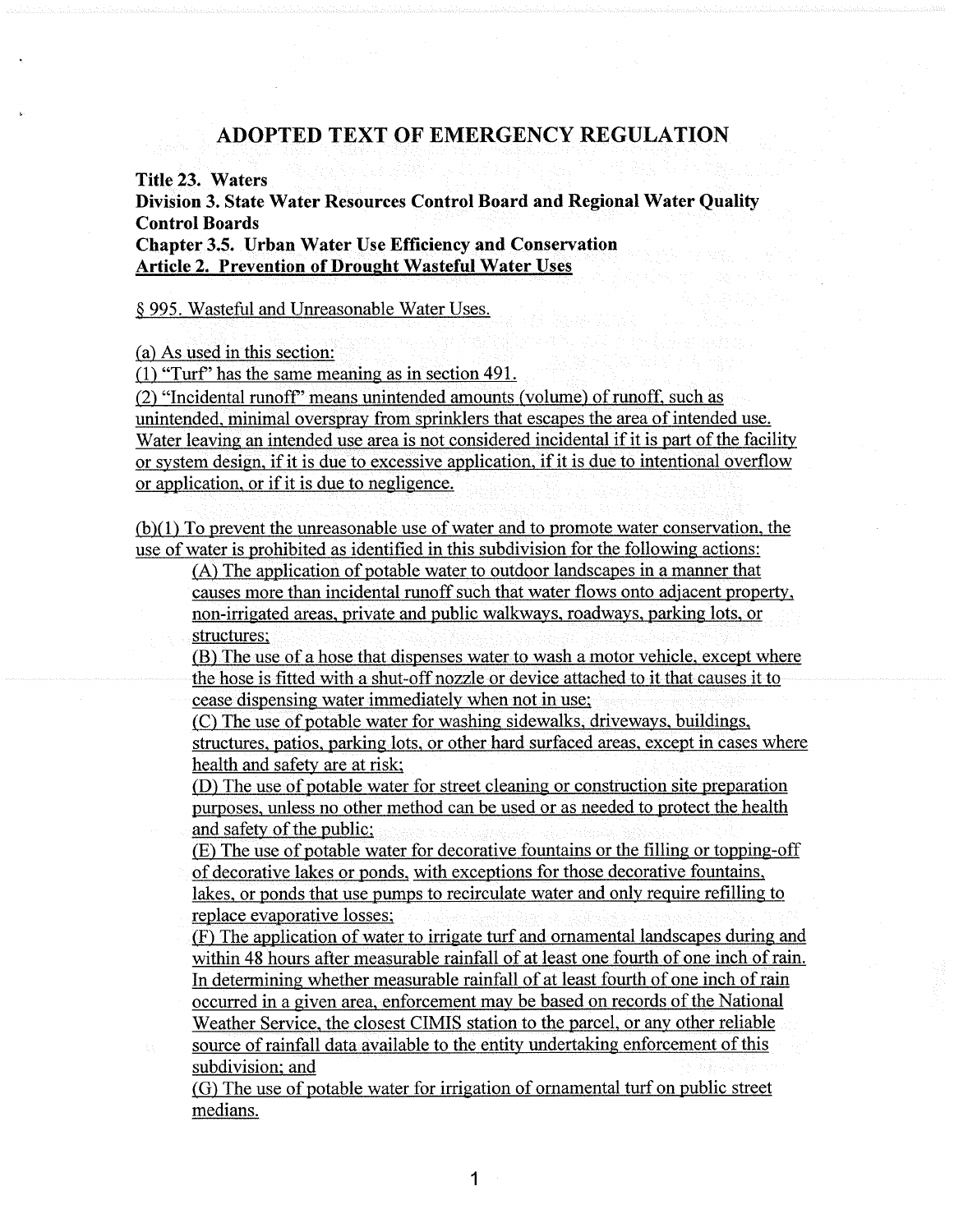(2) Notwithstanding subdivision (b)(1), the use of water is not prohibited by this section to the extent necessary to address an immediate health and safety need. This includes, but is not limited to, the use of potable water in a fountain or water feature when required to be potable because human contact is expected to occur.

 $(c)(1)$  To prevent the unreasonable use of water and to promote water conservation, any homeowners' association or community service organization or similar entity is prohibited from:

 $(A)$  Taking or threatening to take any action to enforce any provision of the governing- documents or architectural or landscapingguidelines or policies of a common interest development where that provision is void or unenforceable under section 4735, subdivisions (a) and (b) of the Civil Code; (B) Imposing or threatening to impose a fine, assessment, or other monetary penalty against any owner of a separate interest for reducing or eliminating the watering of vegetation or lawns during a declared drought emergency, as described in section 4735, subdivision (c) of the Civil Code; or (C) Requiring an owner of a separate interest upon which water-efficient landscaping measures have been installed in response to a declared drought emergency, as described in section 4735, subdivisions (c) and (d) of the Civil Code, to reverse or remove the water-efficient landscaping measures upon the conclusion of the state of emergency.

(2) As used in this subdivision:

the con-

 $(A)$  "Architectural or landscaping guidelines or policies" includes any formal or informal rules other than the governing documents of a common interest development.

(B) "Homeowners' association" means an "association" as defined in section 4080 of the Civil Code.

(C) "Common interest development" has the same meaning as in section 4100 of the Civil Code.

(D} "Community service organization or similar entity" has the same meaning as in section 4110 of the Civil Code.

(E) "Governing documents" has the same meaning as in section 4150 of the Civil Code.

(F) "Separate interest" has the same meaning as in section 4185 of the Civil Code.

 $(3)$  If a disciplinary proceeding or other proceeding to enforce a rule in violation of subdivision  $(c)(1)$  is initiated, each day the proceeding remains pending shall constitute a separate violation of this regulation.

(d) To prevent the unreasonable use of water and to promote water conservation, any city, county, or city and county is prohibited from imposing a fine under any local maintenance ordinance or other relevant ordinance as prohibited by section 8627.7 of the Government Code.